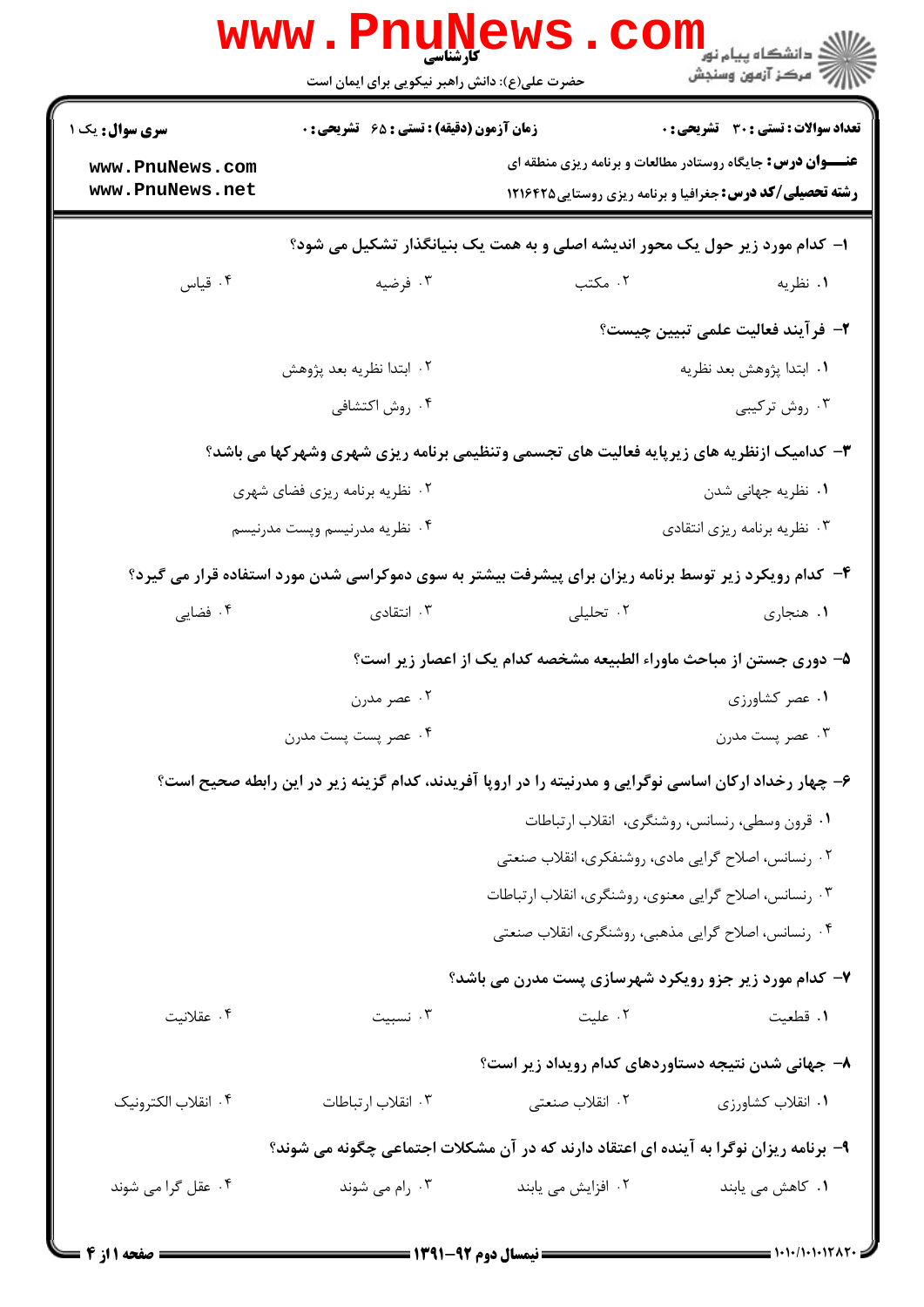|                                    | حضرت علی(ع): دانش راهبر نیکویی برای ایمان است                                      | www.Pnunews.co                                                                                             | ڪ دانشڪاه پيام نور ■<br><mark>ر</mark> ڳ مرڪز آزمون وسنجش                                                                             |
|------------------------------------|------------------------------------------------------------------------------------|------------------------------------------------------------------------------------------------------------|---------------------------------------------------------------------------------------------------------------------------------------|
| <b>سری سوال : ۱ یک</b>             | زمان آزمون (دقیقه) : تستی : ۶۵ گشریحی : 0<br>تعداد سوالات : تستي : 30 ٪ تشريحي : 0 |                                                                                                            |                                                                                                                                       |
| www.PnuNews.com<br>www.PnuNews.net |                                                                                    |                                                                                                            | <b>عنـــوان درس:</b> جایگاه روستادر مطالعات و برنامه ریزی منطقه ای<br><b>رشته تحصیلی/کد درس:</b> جغرافیا و برنامه ریزی روستایی1۲۱۶۴۲۵ |
|                                    |                                                                                    | ∙ا− پیش ازدههٔ ۱۹۶۰،نقدمتوجهٔ نظریه های برنامه ریزی درخصوص کدام الگوی زیربود؟                              |                                                                                                                                       |
|                                    | ۰۲ الگوی زمان گرایی                                                                |                                                                                                            | ۰۱. الگوی مکان گرایی                                                                                                                  |
|                                    | ۰۴ الگوی عقل گرایی                                                                 |                                                                                                            | ۰۳ الگوی تکنولوژی گرایی                                                                                                               |
|                                    |                                                                                    | 11- در نظریه تکثرگرایی قدرت سیاسی و اقتصادی بین همه گروه های جامعه از چه طریق توزیع می شود؟                |                                                                                                                                       |
| ۰۴ سلطه سرمایه داری                | ۰۳ حکومت محلی                                                                      | ۰۲ رقابت دموکراتیک                                                                                         | ٠١. برقراري سلطه                                                                                                                      |
|                                    |                                                                                    | 1۲– در چه نوع برنامه ریزی صرفا یک موسسه درون جامعه به تهیه طرح جامع می پردازد؟                             |                                                                                                                                       |
| ۰۴ برنامه ریزی یکپارچه             | ۰۳ برنامه ریزی ملی                                                                 | ۰۲ برنامه ریزی متمرکز                                                                                      | ۰۱ برنامه ریزی بخشی                                                                                                                   |
|                                    |                                                                                    | ۱۳- در کدام نوع از انواع ً برنامه ریزی زیر، وکالت اهمیت چندانی ندارد؟                                      |                                                                                                                                       |
| ۰۴ محلی                            | ۰۳ بخشی                                                                            | ۰۲ يکپارچه                                                                                                 | ۰۱ پلوراليزم                                                                                                                          |
|                                    |                                                                                    | ۱۴- جایگاه "برنامه ریزی فیزیکی" در برنامه ریزی شهری چگونه است؟                                             |                                                                                                                                       |
|                                    | ۰۲ جزئی از برنامه ریزی شهری است                                                    | ۰۱ مساوی با برنامه ریزی شهری است                                                                           |                                                                                                                                       |
|                                    | ۰۴ در مرکز برنامه ریزی شهری است                                                    | ۰۳ در حاشیه برنامه ریزی شهری است                                                                           |                                                                                                                                       |
|                                    |                                                                                    | ۱۵– در برنامه ریزی برای توسعه به زنان به چه عنوان باید توجه کرد؟                                           |                                                                                                                                       |
| ۰۴ سازگار کننده                    | ۰۳ فراهم کننده                                                                     | ۰۲ کامل کننده                                                                                              | ٠١. استفاده كننده                                                                                                                     |
|                                    |                                                                                    | ۱۶– کدام یک از نظریه پردازان زیر اعتقاد داشت :"که انقیاد زنان در جامعه مدرن خلاف واقعیت" است؟              |                                                                                                                                       |
| ۰۴ جان استوارت ميل                 | ۰۳ جان لاک                                                                         | ۰۲ هگل                                                                                                     | ۰۱ ژان ژاک رسو                                                                                                                        |
|                                    |                                                                                    | ۱۷– کدام یک از نظریه های جنسیتی زیر، موقعیت زنان را برحسب رابطه قدرت مستقیم میان مردان و زنان بیان می کند؟ |                                                                                                                                       |
|                                    | ۰۲ نظریه ای نابرابری                                                               |                                                                                                            | ۰۱ نظریه های فمینیستی                                                                                                                 |
|                                    | ۰۴ نظریه های برابری                                                                |                                                                                                            | ۰۳ نظریه های ستمگری                                                                                                                   |
|                                    |                                                                                    | 18- بر اساس نظریه عدالت، زنان از چه طریق وارد فرآیند توسعه می شوند؟                                        |                                                                                                                                       |
| ۰۴ استقلال مالی                    | ۰۳ نقش باروري                                                                      | ۰۲ نقش های تولیدی                                                                                          | ۰۱ ورود به بازار کار                                                                                                                  |
|                                    |                                                                                    | ۱۹– کدام نظریه زیر، بر نیروهای خارج، به عنوان عامل تعیین کننده رشد منطقه تکیه دارد؟                        |                                                                                                                                       |
|                                    | ۰۲ نظریه بخشی                                                                      |                                                                                                            | ۰۱ نظریه بازرگانی                                                                                                                     |
|                                    | ۰۴ نظریه کالاهای اساسی                                                             |                                                                                                            | ۰۳ نظریه واردات                                                                                                                       |
|                                    |                                                                                    |                                                                                                            |                                                                                                                                       |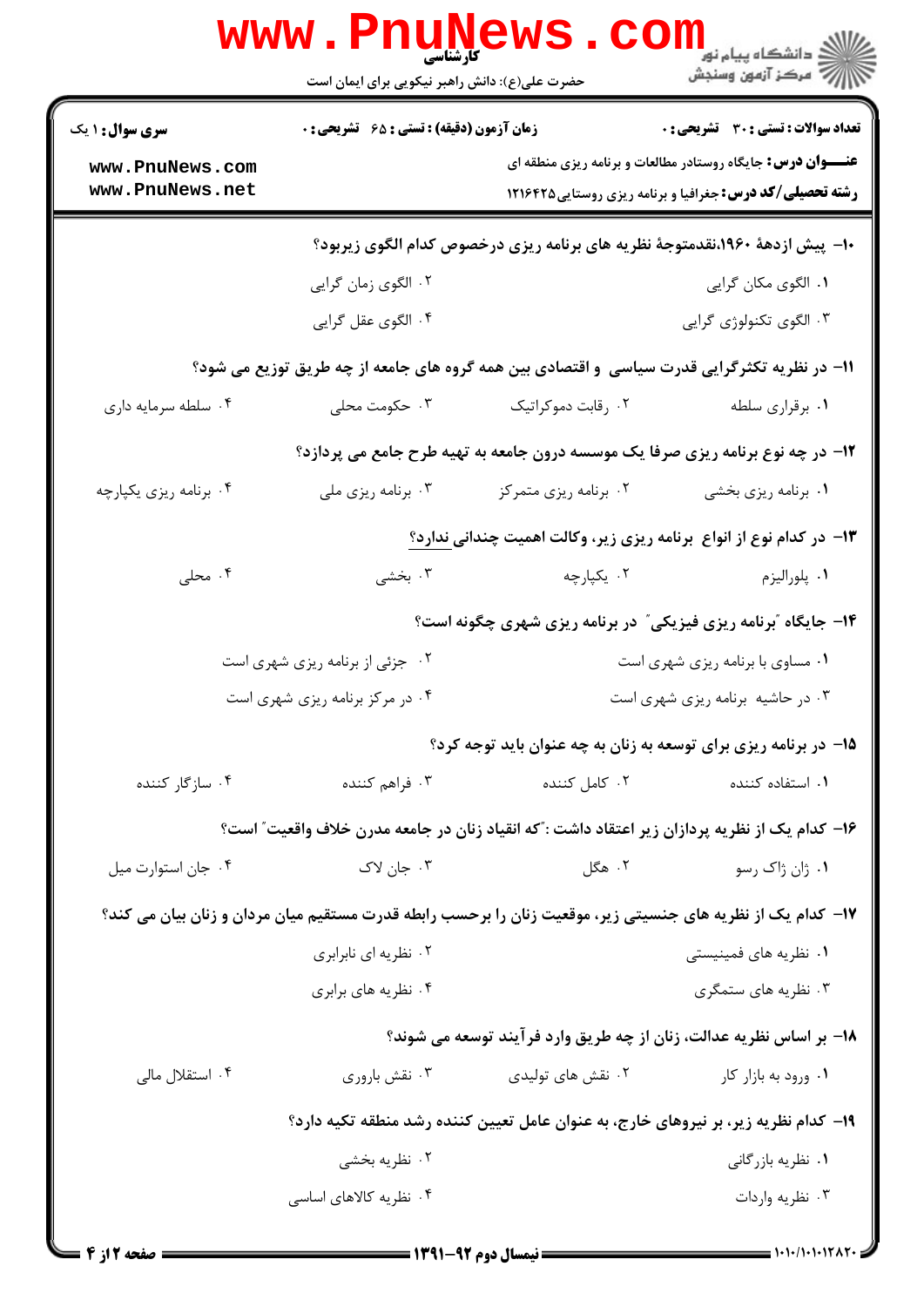| <b>تعداد سوالات : تستي : 30 ٪ تشريحي : 0</b>                       |                                                                                                                | <b>زمان آزمون (دقیقه) : تستی : 65 - تشریحی : 0</b> | <b>سری سوال : ۱ یک</b>                                                                                          |
|--------------------------------------------------------------------|----------------------------------------------------------------------------------------------------------------|----------------------------------------------------|-----------------------------------------------------------------------------------------------------------------|
| <b>عنـــوان درس:</b> جایگاه روستادر مطالعات و برنامه ریزی منطقه ای |                                                                                                                |                                                    | www.PnuNews.com                                                                                                 |
| <b>رشته تحصیلی/کد درس:</b> جغرافیا و برنامه ریزی روستایی۱۲۱۶۴۲۵    |                                                                                                                |                                                    | www.PnuNews.net                                                                                                 |
| باشد؟                                                              | +۲- بر اساس نظریه ساختارگرا، کدام یک ازدلایل زیر بعنوان یکی ازعوامل ″رشد پایین اقتصادی در کشورهای عقب مانده می |                                                    |                                                                                                                 |
| ٠١. محدوديت بازار                                                  | ۰۲ محدودیت ارز                                                                                                 | ۰۳ انعطاف عرضه                                     | ۰۴ کشش بالای تقاضا                                                                                              |
| <b>۲۱</b> - مبانی نظریه لوش مبتنی بر چیست؟                         |                                                                                                                |                                                    |                                                                                                                 |
| ۰۱ شبکه روستاهای کشاورزی                                           |                                                                                                                | ۰۲ شبکه بازار یابی                                 |                                                                                                                 |
| ۰۳ مرزهای اداری                                                    |                                                                                                                | ۰۴ ظرفيت اكوسيستم                                  |                                                                                                                 |
|                                                                    | ۲۲- بوکه، وضعیتی را که در آن تجارتی کردن کشاورزی به دلیل تشکیلات نارسای بازار راکد شده است، چه می نامد؟        |                                                    |                                                                                                                 |
| ٠١. وابستكي اقتصادي                                                | ۰۲ دوگانگی بازار                                                                                               | ۰۳ انبساط ایستا                                    | ۰۴ شكاف عملكرد                                                                                                  |
|                                                                    | ۲۳– الگوی حاشیه نشینی شهرها معلول چه روابطی است؟                                                               |                                                    |                                                                                                                 |
| ۰۱ سرمایه داری                                                     | ۰۲ مارکسیسم                                                                                                    | ۰۳ نظام حاکم                                       | ۰۴ شكاف عملكرد                                                                                                  |
|                                                                    | ۲۴- در نظریه نئوکلاسیک در انتخاب کار- استراحت، در تابع عرضه نیروی کار، کالای موجود چیست؟                       |                                                    |                                                                                                                 |
| ۰۱ مکان                                                            | ۰۲ خدمات                                                                                                       | ۰۳ درآمد                                           | ۰۴ زمان                                                                                                         |
| شود؟                                                               |                                                                                                                |                                                    | ۲۵– گرشنکرون موافق بهره گیری از تکنولوژی سرمایه بر می باشد، زیرا معتقد است این مساله موجب تسریع کدام روندزیر می |
| ۰۱ رشد اقتصادی                                                     | ۰۲ توسعه اقتصادي                                                                                               | ۰۳ صنعتی شدن                                       | ۰۴ فرا صنعتی شدن                                                                                                |
|                                                                    | ۲۶– اغلب نظریه هایی که در زمینه مکان یابی صنایع ارائه شده است، توسط چه کسانی فرموله شده اند؟                   |                                                    |                                                                                                                 |
| ۰۱ جغرافیدانان                                                     | ۰۲ اقتصاددانان                                                                                                 | ۰۳ سرمايه داران                                    | ۰۴ تولیدکنندگان                                                                                                 |
|                                                                    | <b>۳۷</b> – تغییر مکان پایتخت کشورها نظریه ای است که بیشتردر کدام گروه ازکشورها مورد استقبال واقع شده است؟     |                                                    |                                                                                                                 |
| ۰۱ آفریقایی                                                        | ۰۲ آسیایی                                                                                                      | ۰۳ اروپایی                                         | ۰۴ آمریکایی                                                                                                     |
| ۲۸- مدت زمان برنامه استراتژیک چند ساله است؟                        |                                                                                                                |                                                    |                                                                                                                 |
| ۰۱ بین ۱ تا ۲ سال                                                  | ۰۲ بین ۲تا ۴سال                                                                                                | ۰۳ بین ۳تا ۵ سال                                   | ۰۴ بین ۵تا ۷ سال                                                                                                |
|                                                                    | <b>۲۹</b> - کدام روش زیر برای ارزیابی برنامه ریزی از سوی هیل ارائه شده است؟                                    |                                                    |                                                                                                                 |
| PBS .1                                                             | SWOT . ٢                                                                                                       | NPV . ٣                                            | GAM .f                                                                                                          |